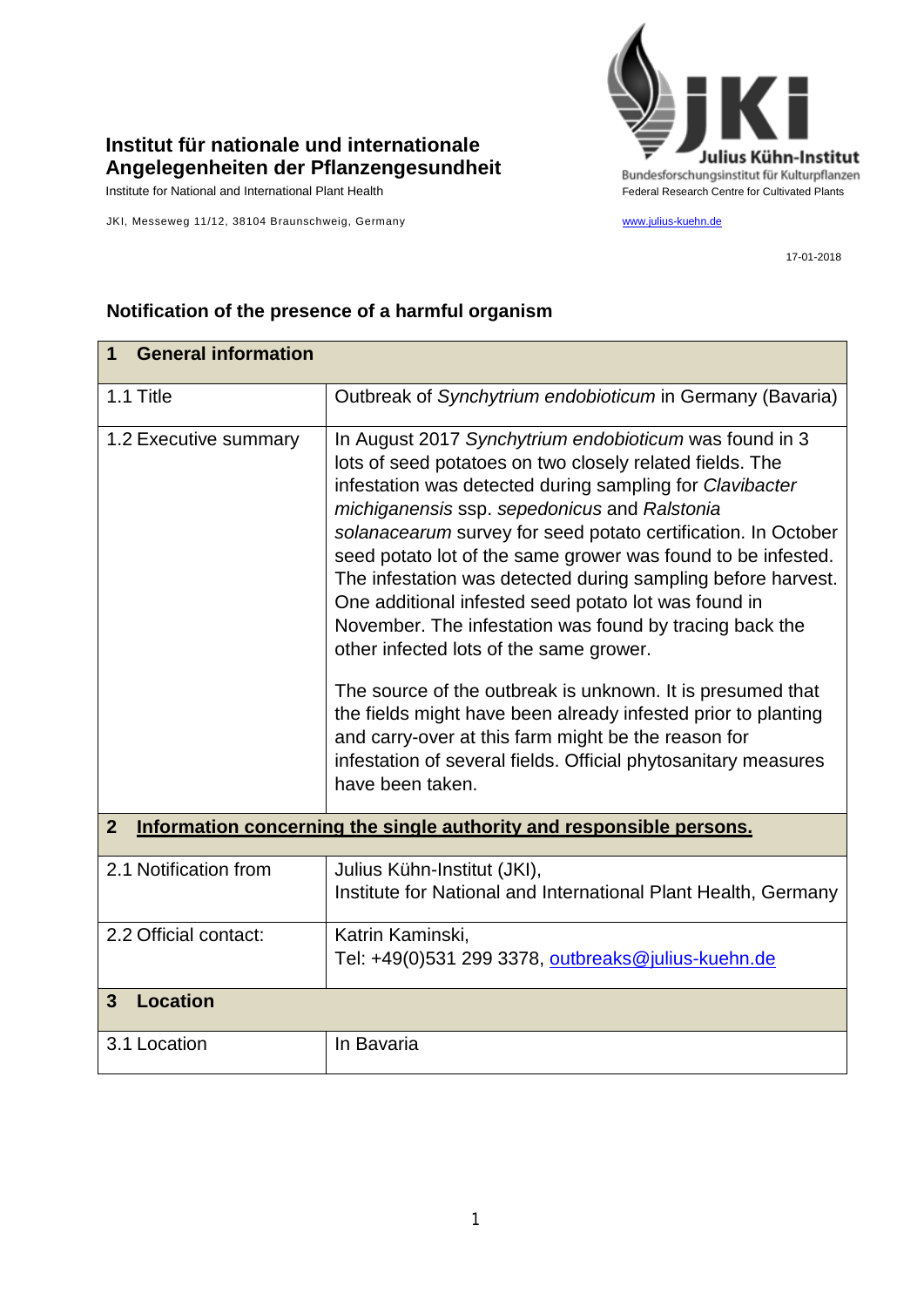| Reason of the notification and the pest status<br>4                                                                                   |                                                                                                                                                                               |  |
|---------------------------------------------------------------------------------------------------------------------------------------|-------------------------------------------------------------------------------------------------------------------------------------------------------------------------------|--|
| 4.1 First finding in Germany or in the area                                                                                           | Confirmed appearance of the harmful<br>organism in part of the territory of<br>Germany, in which its presence was<br>previously unknown                                       |  |
| 4.2 Pest status of the area where the harmful<br>organism has been found present, after<br>the official confirmation.                 | Present, under eradication                                                                                                                                                    |  |
| 4.3 Pest status in Germany before the official<br>confirmation of the presence, or<br>suspected presence, of the harmful<br>organism. | Present, at low prevalence, few<br>occurrences                                                                                                                                |  |
| 4.4 Pest status in Germany after the official<br>confirmation of the presence of the<br>harmful organism.                             | Present, at low prevalence, few<br>occurrences                                                                                                                                |  |
| Finding, sampling, testing and confirmation of the harmful organism.<br>$5\phantom{.0}$                                               |                                                                                                                                                                               |  |
| 5.1 How the presence or appearance of the<br>harmful organism was found.                                                              | Information submitted by professional<br>operators, laboratories or other<br>persons                                                                                          |  |
| 5.2 Date of finding:                                                                                                                  | 14-08-2017                                                                                                                                                                    |  |
| 5.3 Sampling for laboratory analysis.                                                                                                 | 12-08-2017, 27-10-2017 and<br>30-10-2017<br>10 plants per lot were dug and tubers<br>with symptoms were sampled. The<br>infestation was confirmed by<br>microscopic analysis. |  |
| 5.4 Date of official confirmation of the harmful<br>organism's identity.                                                              | 23-08-2017, 30-10-2017 and<br>22-11-2017                                                                                                                                      |  |
| Infested area, and the severity and source of the outbreak in that area.<br>6                                                         |                                                                                                                                                                               |  |
| 6.1 Size and delimitation of the infested area.                                                                                       | 15 ha, 4 ha and 6 ha                                                                                                                                                          |  |
| 6.2 Characteristics of the infested area and its<br>vicinity.                                                                         | Open air - production area: field:<br>seed potatoes                                                                                                                           |  |
| 6.3 Infested plant(s), plant product(s) and<br>other object(s).                                                                       | Solanum tuberosum                                                                                                                                                             |  |